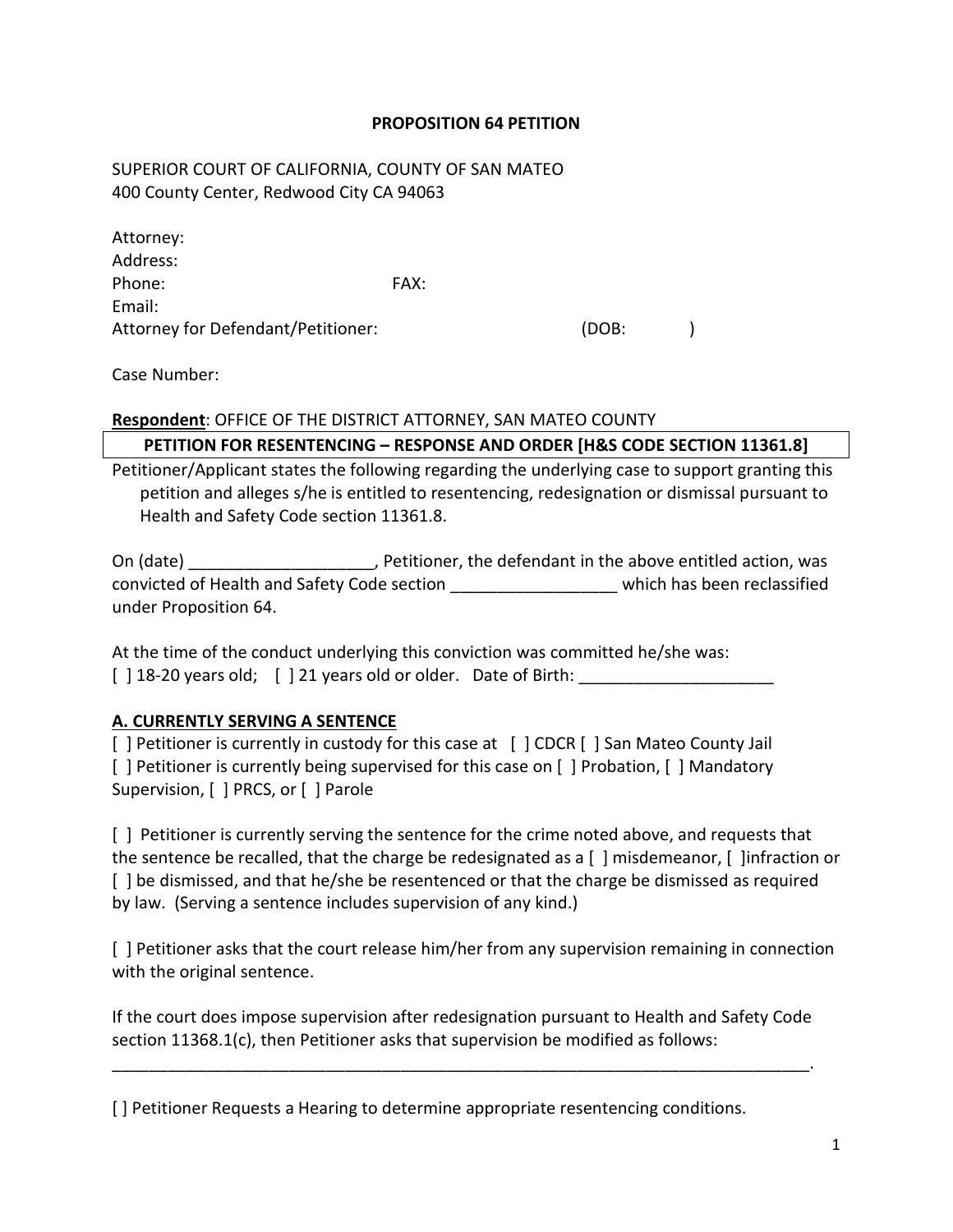# **B. COMPLETED SENTENCE**

[ ] Petitioner has completed the sentence for the crime noted above, and requests that the sentence be recalled and that the conviction be [ ] redesignated as a ( ) misdemeanor ( ) infraction or [ ] be dismissed as required by law.

[ ] If the conviction is dismissed, Petitioner requests the court's record of conviction be sealed.

# $\lceil$   $\rceil$  (For 11357 and 11360(b) convictions only)

The redesignated charge in this case falls under Health and Safety Code section 11361.5 and two years have passed since the conviction date or the date incarceration ended. If the court grants redesignation, Petitioner requests that the arrest and conviction records of this case be destroyed pursuant to the law.

[ ] Petitioner waives his/her right have this matter heard by the judge who initially imposed sentence.

Date:  $\Box$ 

Defendant/Petitioner or Attorney

## **The District Attorney's Response:**

- [] Petitioner is still serving his/her sentence and is entitled to resentencing, redesignation or dismissal, as follows the control of the control of the control of the control of the control of the control of the control of the control of the control of the control of the control of the control of the control of the c
- [ ] Petitioner has completed his/her sentence and is entitled to have the felony or misdemeanor conviction(s) redesignated or dismissed, as follows:

[ ] Petitioner is not entitled to the relief requested. Reason:

[] The District Attorney objects to the requested [] dismissal, or [] sealing of the case.

\_\_\_\_\_\_\_\_\_\_\_\_\_\_\_\_\_\_\_\_\_\_\_\_\_\_\_\_\_\_\_\_\_\_\_\_\_\_\_\_\_\_\_\_\_\_\_\_\_\_\_\_\_\_\_\_\_\_\_\_\_\_\_\_\_\_\_\_\_\_\_\_\_\_\_\_\_

The District Attorney [ ] agrees [ ] objects to requested termination of supervision.

- [ ] The District Attorney agrees to the requested resentencing conditions except for the following:
- [ ] The District Attorney requests resentencing conditions include: \_\_\_\_\_\_\_\_\_\_\_\_\_

 \_\_\_\_\_\_\_\_\_\_\_\_\_\_\_\_\_\_\_\_\_\_\_\_\_\_\_\_\_\_\_\_\_\_\_\_\_\_\_\_\_\_\_\_\_\_\_\_\_\_\_\_\_\_\_\_\_\_\_\_\_\_\_\_\_\_\_\_\_\_\_\_\_ [ ] The District Attorney requests a hearing to determine appropriate resentencing conditions.

[ ] A hearing should be held to determine whether defendant poses an unreasonable risk of danger to public safety.

| $\overline{\phantom{a}}$<br>Dalc. |                       |  |
|-----------------------------------|-----------------------|--|
|                                   | _____________________ |  |
|                                   |                       |  |